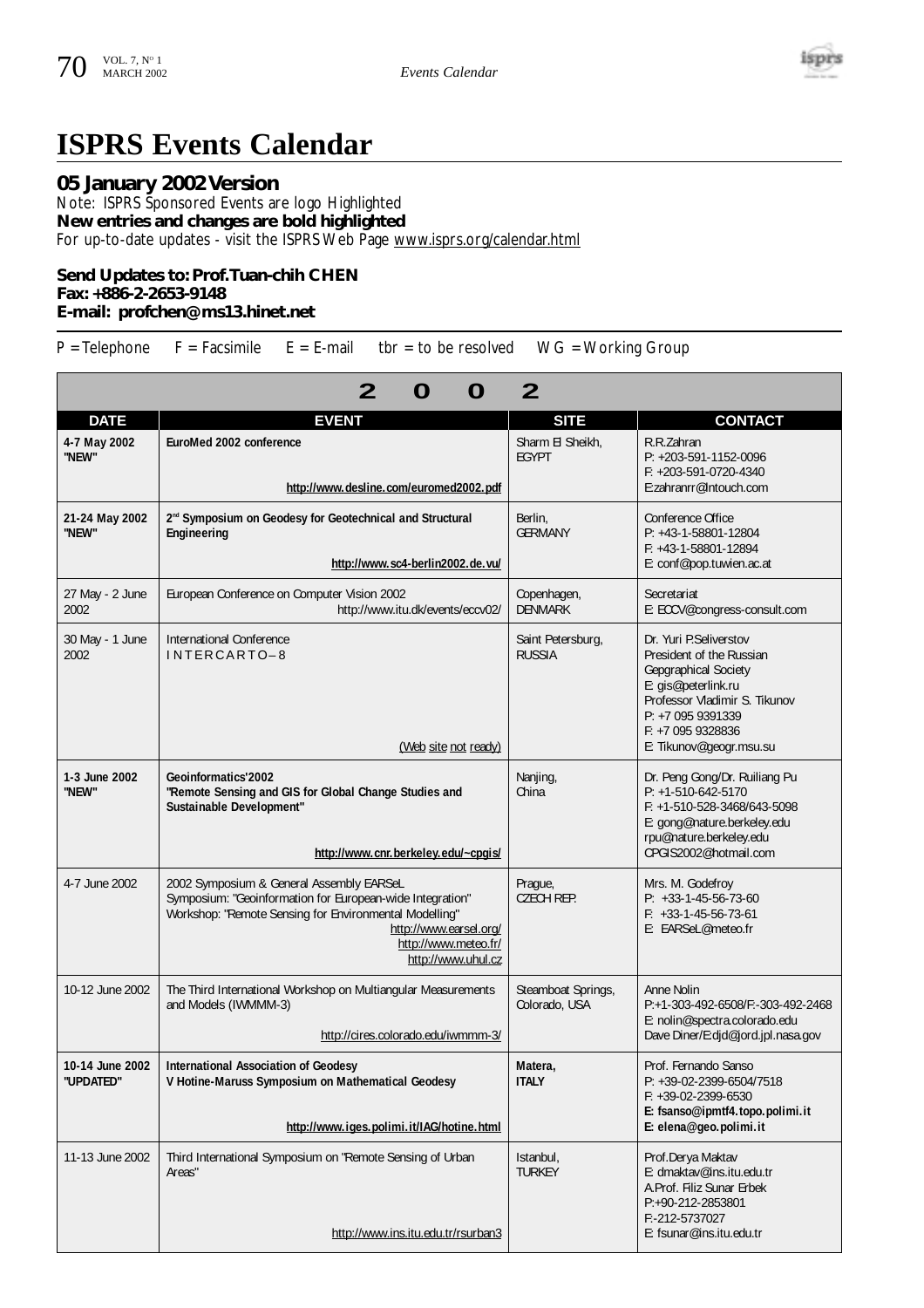

| 2<br>2                                             |                                                                                                                                                                                                                                                                                                                       |                                          |                                                                                                                                                                                                                                           |  |  |
|----------------------------------------------------|-----------------------------------------------------------------------------------------------------------------------------------------------------------------------------------------------------------------------------------------------------------------------------------------------------------------------|------------------------------------------|-------------------------------------------------------------------------------------------------------------------------------------------------------------------------------------------------------------------------------------------|--|--|
| <b>DATE</b>                                        | <b>EVENT</b>                                                                                                                                                                                                                                                                                                          | <b>SITE</b>                              | <b>CONTACT</b>                                                                                                                                                                                                                            |  |  |
| 24-28 June 2002                                    | IEEE / IGARSS 2002<br>http://ewh.ieee.org/soc/grss/igarss.html                                                                                                                                                                                                                                                        | Toronto,<br>CANADA                       | <b>Tammy Stein</b><br>P: +1-281-251-6067/F: 251-6068<br>E: tstein@phoenix.net                                                                                                                                                             |  |  |
| 3-5 July 2002<br>"NEW"                             | Telegeo' 2002<br>3rd International Symposium<br>http://lisi.insa-lyon.fr/~laurini/telegeo/                                                                                                                                                                                                                            | Nice-Sophia Antipolis,<br><b>FRANCE</b>  | Tullio Tanzi<br>E: Tullio.Tanzi@cindy.cma.fr<br>Robert Laurini<br>E: laurini@lisi.insa-lyon.fr                                                                                                                                            |  |  |
| 8-12 July 2002<br>Confirmed by<br>Council          | Joint International Symposium on GeoSpatial Theory,<br><b>Expire</b> Processing and Applications Symposium of<br>Commission IV<br>10 <sup>th</sup> Spatial Data Handling 2002<br>95 <sup>th</sup> Annual CIG Conference 2002<br>http://www.geomatics2002.org/<br>http://www.geomatics2002.org/submissions/index_e.asp | Ottawa,<br>CANADA                        | Tom Herbert<br>$P: +1-613-224-9851$<br>$F: +1-613-224-9577$<br>E: exdircig@netrover.com<br>Admin CIG<br>E: admincig@netrover.com                                                                                                          |  |  |
| 14-18 July 2002<br>"NEW"                           | Sixth Multi-Conference on Systemics, Cybernetics and<br>Informatics - SCI 2002<br>http://www.iiis.org/sci2002/<br>http://www.iiisci.org/sci2002/                                                                                                                                                                      | Orlando, Florida,<br><b>USA</b>          | Prof. Nagib Callaos<br>P/F: +1-407-856-6274<br>E:ncallaos@callaos.com                                                                                                                                                                     |  |  |
| 15-16 Aug 2002<br>"NEW"<br>Confirmed by<br>Council | International Workshop on Mobile and Internet GIS<br>isprs<br>WG IV/2, II/1, II/5, II/6<br>http://www.geostar.com.cn/wgweb/Activities.htm                                                                                                                                                                             | Wuhan,<br><b>CHINA</b>                   | Miss Lite Shi<br>P: +86-27-8788-1292<br>$F: +86-27-8786-3229$<br>E:lilyshi@hp01.wtusm.edu.cn                                                                                                                                              |  |  |
| 20-23 Aug 2002<br>Confirmed by<br>Council          | Symposium of Commission II<br>isprs<br>"Integrated System for Spatial Data Production,<br>Custodian and Decision Support"<br>http://isprs2.nsdi.gov.cn/<br>http://www.commission2.isprs.org/                                                                                                                          | Xian,<br>CHINA                           | Prof. Chen Jun (President Comm II)<br>E: chenjun@nsdi.gov.cn<br>Dr. Jie JIANG<br>P:+86-10 68483218<br>F:-10 68424101<br>E:isprs2@nsdi.gov.cn<br>Mr. Xinhu CHEN<br>P:+86-10 68424076<br>F:-10 68424101<br>E: isprs2@nsdi.gov.cn            |  |  |
| 26 Aug - 6 Sep<br>2002                             | The Eighth United Nations Conference on the Standardization of<br>Geographical Names<br>http://www.un.org/Depts/unsd/catalog/uncsgn.htm                                                                                                                                                                               | Berlin,<br><b>GERMANY</b>                | Dr. Laaribi<br>P: +1-212-963-4996/ +1-212-963-3042<br>E: laaribi@un.org                                                                                                                                                                   |  |  |
| 2-6 Sep 2002<br>Confirmed by<br>Council            | Symposium of Commission V<br>isprs<br>http://www.erasmus.gr/isprs/index.htm                                                                                                                                                                                                                                           | Corfu,<br><b>GRFFCF</b>                  | President: Prof. Petros Patias<br>P: +30 31 99 61 16<br>F: +30 31 99 61 28<br>E: patias@topo.auth.gr<br>Prof. Alexandra Koussoulakou<br>(Com V Secretary)<br>$P: +30-31-99.61.38$<br>$F: +30-31-99.61.28$<br>E-mail: kusulaku@eng.auth.gr |  |  |
| 3-6 Sep 2002<br>"NEW"                              | Seventh Annual CARIS Users' Conference and Educational<br>Sessions (CARIS 2002)<br>http://www.caris.com/caris2002/                                                                                                                                                                                                    | Norfolk, VA,<br><b>USA</b>               | Sheri Flanagan<br>$P: +1-506-458-8533$<br>$F: +1-506-459-3849$<br>E: caris2002@caris.com                                                                                                                                                  |  |  |
| 9-13 Sep 2002<br>Confirmed by<br>Council           | Symposium of Commission III -- PCV'02<br>isprs<br>"Photogrammetric Computer Vision 2002"<br>http://www.icq.tu-graz.ac.at/pcv02                                                                                                                                                                                        | Graz,<br><b>AUSTRIA</b>                  | Prof. Dr. Franz Leberl<br>(President comm. III)<br>P: +43 316 873 5011<br>F: +43 316 873 5050<br>E: leberl@icg.tu-graz.ac.at<br>E: office@icg.tu-graz.ac.at                                                                               |  |  |
| 11-13 Sep 2002                                     | Open source GIS - GRASS users conference 2002<br>http://www.ing.unitn.it/~grass/                                                                                                                                                                                                                                      | Trento,<br><b>ITALY</b>                  | Local Organizing Committee<br>E: grass2002@ing.unitn.it<br>Dr. Phisan Santitamnont<br>E: Phisan.S@eng.chula.ac.th                                                                                                                         |  |  |
| 16-18 Sep 02<br>Confirmed by<br>Council            | Symposium of Commission VI<br>isprs<br>http://www.inpe.br/isprs/events.htm<br>http://www.commission6.isprs.org/                                                                                                                                                                                                       | São José dos<br>Campos,<br><b>BRAZIL</b> | President: Dr. Tania Maria Sausen<br>P: +55 12 345 68 62<br>F: +55 12 345 68 70<br>E: tania@Itid.inpe.br                                                                                                                                  |  |  |